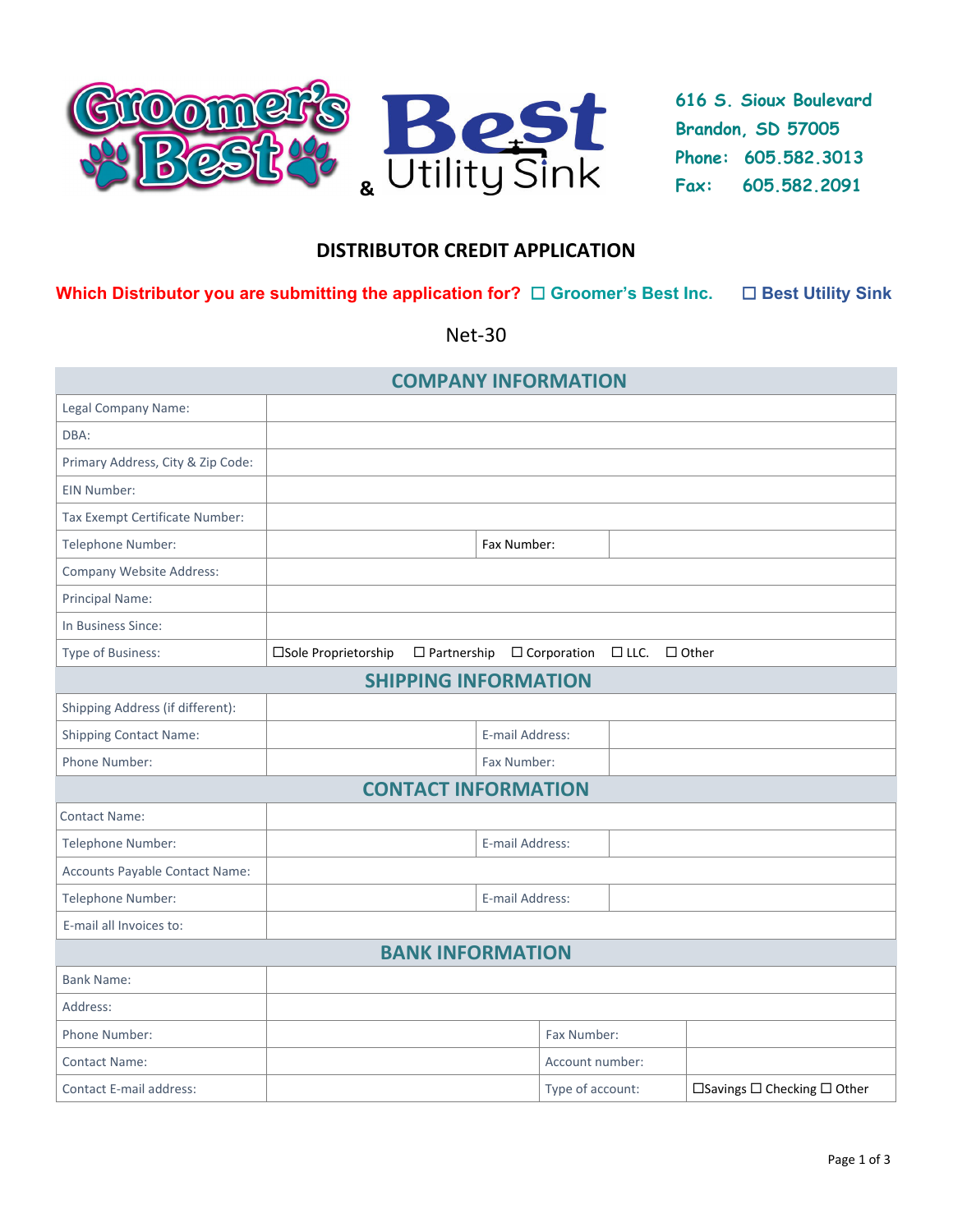

#### **IMPORTANT TIP!**

Credit approval is based on timely trade references responses. Please allow 15 business days for final approval after receipt of this form in our accounting department.

| <b>TRADE REFERENCES</b> |  |                  |  |  |  |  |
|-------------------------|--|------------------|--|--|--|--|
| Company Name:           |  |                  |  |  |  |  |
| Address:                |  |                  |  |  |  |  |
| City, State, ZIP Code   |  | Type of Account: |  |  |  |  |
| E-mail Address:         |  | Account Number:  |  |  |  |  |
| Telephone Number:       |  | Fax Number:      |  |  |  |  |
| Company Name:           |  |                  |  |  |  |  |
| Address:                |  |                  |  |  |  |  |
| City, State, ZIP Code   |  | Type of Account: |  |  |  |  |
| E-mail Address:         |  | Account Number:  |  |  |  |  |
| Telephone Number:       |  | Fax Number:      |  |  |  |  |
| Company Name:           |  |                  |  |  |  |  |
| Address:                |  |                  |  |  |  |  |
| City, State, ZIP Code   |  | Type of Account: |  |  |  |  |
| E-mail Address:         |  | Account Number:  |  |  |  |  |
| Telephone Number:       |  | Fax Number:      |  |  |  |  |
| <b>AGREEMENT</b>        |  |                  |  |  |  |  |

## 1. All invoices are to be paid 30 days from the date of the invoice.

- 2. Claims arising from invoices must be made within seven working days.
- 3. By submitting this application, you authorized Groomer's Best Inc. and/or Best Utility Sink, to make inquiries into the banking and business/trade references that you have supplied.

| <b>SIGNATURES</b> |  |             |  |  |  |  |
|-------------------|--|-------------|--|--|--|--|
| Signature:        |  | Print Name: |  |  |  |  |
| Title:            |  | Date:       |  |  |  |  |

Please e-mail Credit Application, in its entirety, to accounting@groomersbest.com, with a copy of executed W-9 and Tax-Exempt Certificate.